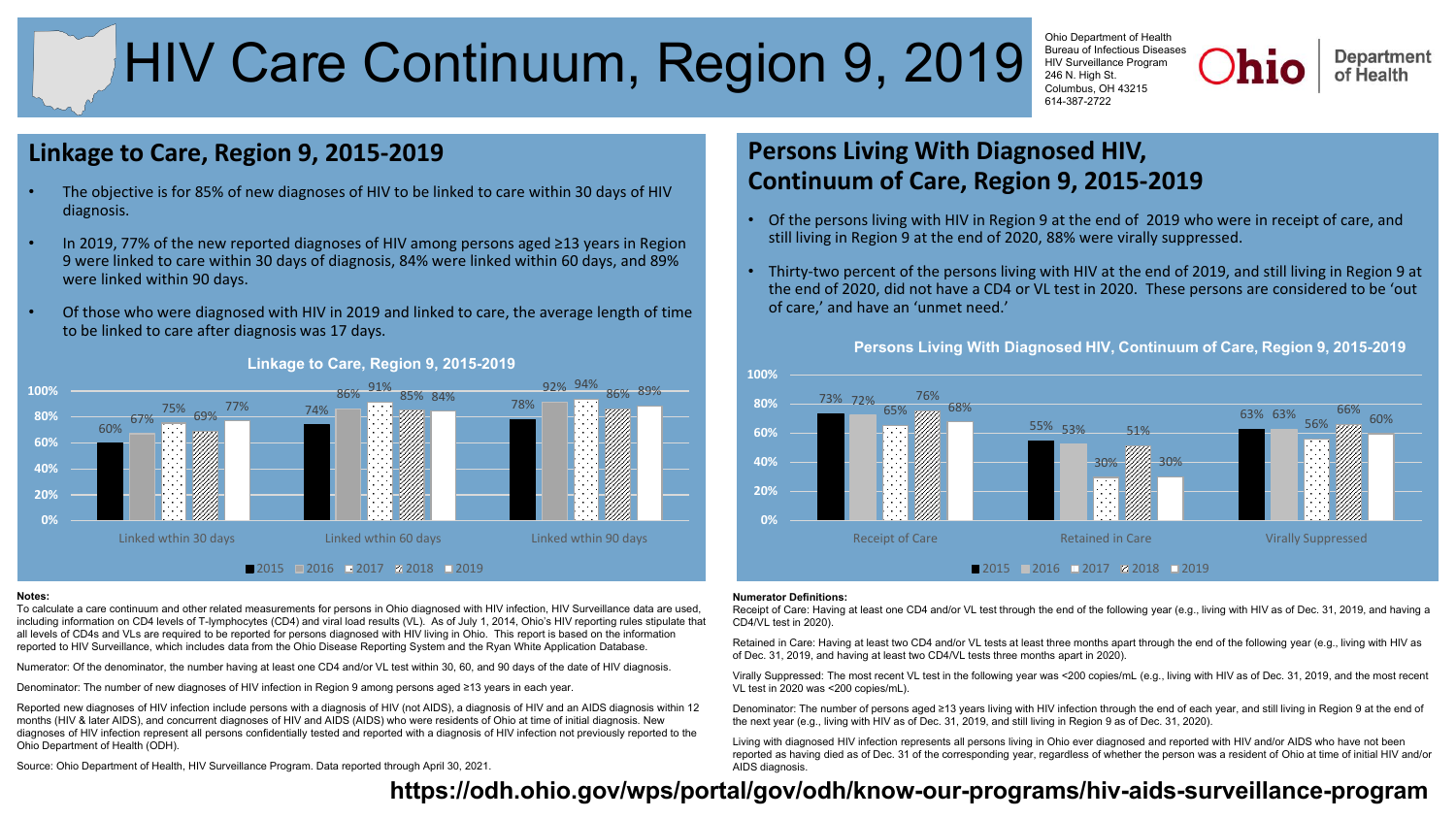|                                   | <b>Linkage to Care</b>   |                          |                |                       |                |                          |                 |  |  |  |
|-----------------------------------|--------------------------|--------------------------|----------------|-----------------------|----------------|--------------------------|-----------------|--|--|--|
|                                   | 2019                     |                          |                |                       |                |                          |                 |  |  |  |
| Sex at birth                      | <b>Numerator</b>         |                          |                |                       |                |                          |                 |  |  |  |
|                                   | Linked within 30 days    |                          |                | Linked within 60 days |                | Linked within 90 days    |                 |  |  |  |
|                                   | No.                      | $\%$                     | No.            | $\%$                  | No.            | $\%$                     |                 |  |  |  |
| Male                              | 77                       | 78%                      | 84             | 85%                   | 87             | 88%                      | 99              |  |  |  |
| Female                            | 17                       | 74%                      | 19             | 83%                   | 21             | 91%                      | 23              |  |  |  |
| Age                               |                          |                          |                |                       |                |                          |                 |  |  |  |
| $13 - 14$                         | -                        | $\overline{\phantom{0}}$ |                | -                     |                | $\overline{\phantom{0}}$ |                 |  |  |  |
| $15 - 19$                         | $\overline{7}$           | 78%                      | $\overline{7}$ | 78%                   | $\overline{7}$ | 78%                      | 9               |  |  |  |
| $20 - 24$                         | 20                       | 74%                      | 23             | 85%                   | 24             | 89%                      | 27              |  |  |  |
| $25 - 29$                         | 16                       | 70%                      | 17             | 74%                   | 18             | 78%                      | 23              |  |  |  |
| $30 - 34$                         | 15                       | 75%                      | 16             | 80%                   | 18             | 90%                      | 20              |  |  |  |
| $35 - 39$                         | 10                       | 83%                      | 11             | 92%                   | 12             | 100%                     | 12              |  |  |  |
| $40 - 44$                         | $\overline{7}$           | 88%                      | 8              | 100%                  | 8              | 100%                     | 8               |  |  |  |
| $45 - 49$                         | 6                        | 86%                      | $\overline{7}$ | 100%                  | $\overline{7}$ | 100%                     | $\overline{7}$  |  |  |  |
| 50-54                             | 5                        | 71%                      | 6              | 86%                   | 6              | 86%                      | $\overline{7}$  |  |  |  |
| $55 - 64$                         | 5                        | 83%                      | 5              | 83%                   | 5              | 83%                      | 6               |  |  |  |
| $65+$                             | 3                        | 100%                     | 3              | 100%                  | $\overline{3}$ | 100%                     | $\mathfrak{S}$  |  |  |  |
| <b>Race/Ethnicity</b>             |                          |                          |                |                       |                |                          |                 |  |  |  |
| American Indian/Alaska Native     |                          |                          |                |                       |                |                          | -               |  |  |  |
| Asian/Pacific Islander            |                          | -                        |                |                       |                |                          | -               |  |  |  |
| Black/African-American            | 35                       | 73%                      | 39             | 81%                   | 44             | 92%                      | 48              |  |  |  |
| Hispanic/Latino                   | $\overline{2}$           | 100%                     | $\overline{2}$ | 100%                  | $\overline{2}$ | 100%                     | $\overline{2}$  |  |  |  |
| White                             | 49                       | 79%                      | 53             | 85%                   | 53             | 85%                      | 62              |  |  |  |
| Multi-race                        | 8                        | 80%                      | 9              | 90%                   | 9              | 90%                      | 10 <sup>°</sup> |  |  |  |
| <b>Transmission Category</b>      |                          |                          |                |                       |                |                          |                 |  |  |  |
| Male-to-male sexual contact       | 50                       | 85%                      | 54             | 92%                   | 56             | 95%                      | 59              |  |  |  |
| Male IDU                          | 3                        | 60%                      | 3              | 60%                   | 3              | 60%                      | $\sqrt{5}$      |  |  |  |
| Male-to-male sexual contact & IDU | $\overline{5}$           | 83%                      | 5              | 83%                   | 5              | 83%                      | 6               |  |  |  |
| Male heterosexual contact         | 1<br>$\mathbf{L}$        | 50%                      | $\mathbf{1}$   | 50%                   | $\mathbf 1$    | 50%                      | $\overline{2}$  |  |  |  |
| Male other/unknown                | 18                       | 67%                      | 21             | 78%                   | 22             | 81%                      | 27              |  |  |  |
| Female IDU                        | $\overline{\phantom{0}}$ | $\overline{\phantom{m}}$ | 1              | 100%                  | $\mathbf{1}$   | 100%                     | $\mathbf 1$     |  |  |  |
| Female heterosexual contact       | 14                       | 78%                      | 15             | 83%                   | 17             | 94%                      | 18              |  |  |  |
| Female other/unknown              | 3                        | 75%                      | 3              | 75%                   | 3              | 75%                      | $\overline{4}$  |  |  |  |
| <b>Total</b>                      | 94                       | 77%                      | 103            | 84%                   | 108            | 89%                      | 122             |  |  |  |

### **Notes**:

**Numerator:** Of the denominator, the number having at least one CD4 and/or VL test within 30, 60, and 90 days of the date of HIV diagnosis.

Denominator: The number of new diagnoses of HIV infection in Region 9 among persons aged ≥13 years in each year.

Reported new diagnoses of HIV infection include persons with a diagnosis of HIV (not AIDS), a diagnosis of HIV and an AIDS diagnosis within 12 months (HIV & later AIDS), and concurrent diagnoses of HIV and AIDS (AIDS) who were residents of Ohio at time of initial diagnosis.

Male and female refer to sex assigned at birth.

Hispanics/Latinos may be of any race. In this report, persons with a race of American Indian/Alaska Native, Asian/Pacific Islander, Black/African-American, white, or multi-race are not Hispanic. Asian/Pacific Islander includes Native Hawaiians.

Transmission categories are mutually exclusive, hierarchical categories defined by the CDC and system-calculated using sex at birth and risk factor history to determine mode of transmission. A person with multiple risks is only represented in the highest category based on the CDC hierarchical algorithm. Thus, transgender women are included in the male-to-male sexual contact transmission category if assigned male at birth and risk factor history indicates sex with males. Please note this is for the categorization of HIV transmission categories only and not to describe sexual orientation.

Region 9: Clark, Darke, Greene, Miami, Montgomery, Preble Counties.

Dash (-–) indicates no cases were reported for the given category. Small numbers should be interpreted with caution.

Source: Ohio Department of Health, HIV Surveillance Program. Data reported through April 30, 2021.